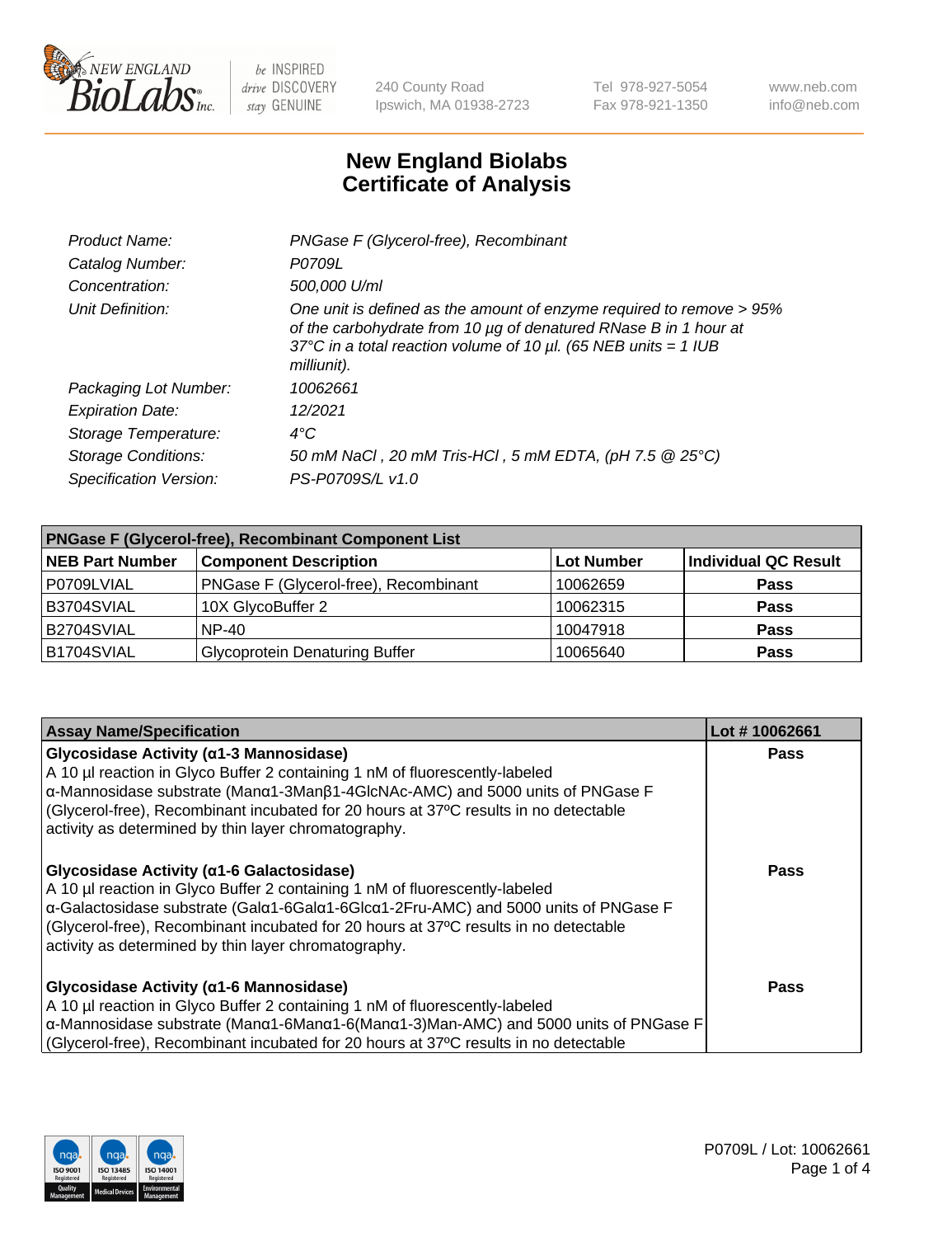

240 County Road Ipswich, MA 01938-2723 Tel 978-927-5054 Fax 978-921-1350 www.neb.com info@neb.com

| <b>Assay Name/Specification</b>                                                                                                                                                                                                                                                                                                                                                    | Lot #10062661 |
|------------------------------------------------------------------------------------------------------------------------------------------------------------------------------------------------------------------------------------------------------------------------------------------------------------------------------------------------------------------------------------|---------------|
| activity as determined by thin layer chromatography.                                                                                                                                                                                                                                                                                                                               |               |
| Glycosidase Activity (β-Mannosidase)<br>A 10 µl reaction in Glyco Buffer 2 containing 1 nM of fluorescently-labeled<br>β-Mannosidase substrate (Manβ1-4Manβ1-4Man-AMC) and 5000 units of PNGase F<br>(Glycerol-free), Recombinant incubated for 20 hours at 37°C results in no detectable<br>activity as determined by thin layer chromatography.                                  | <b>Pass</b>   |
| Glycosidase Activity (β-N-Acetylgalactosaminidase)<br>A 10 µl reaction in Glyco Buffer 2 containing 1 nM of fluorescently-labeled<br>β-N-Acetylgalactosaminidase substrate (GalNAcβ1-4Galβ1-4Glc-AMC) and 5000 units of<br>PNGase F (Glycerol-free), Recombinant incubated for 20 hours at 37°C results in no<br>detectable activity as determined by thin layer chromatography.   | <b>Pass</b>   |
| Glycosidase Activity (β-N-Acetylglucosaminidase)<br>A 10 µl reaction in Glyco Buffer 2 containing 1 nM of fluorescently-labeled<br>β-N-Acetylglucosaminidase substrate (GIcNAcβ1-4GIcNAcβ1-4GIcNAc-AMC) and 5000 units<br>of PNGase F (Glycerol-free), Recombinant incubated for 20 hours at 37°C results in<br>no detectable activity as determined by thin layer chromatography. | Pass          |
| Glycosidase Activity (β-Xylosidase)<br>A 10 µl reaction in Glyco Buffer 2 containing 1 nM of fluorescently-labeled<br>β-Xylosidase substrate (Xylβ1-4Xylβ1-4Xylβ1-4Xyl-AMC) and 5000 units of PNGase F<br>(Glycerol-free), Recombinant incubated for 20 hours at 37°C results in no detectable<br>activity as determined by thin layer chromatography.                             | Pass          |
| Glycosidase Activity (β1-3 Galactosidase)<br>A 10 µl reaction in Glyco Buffer 2 containing 1 nM of fluorescently-labeled<br>β-Galactosidase substrate (Galβ1-3GlcNAcβ1-4Galβ1-4Glc-AMC) and 5000 units of PNGase<br>F (Glycerol-free), Recombinant incubated for 20 hours at 37°C results in no<br>detectable activity as determined by thin layer chromatography.                 | <b>Pass</b>   |
| Glycosidase Activity (β1-4 Galactosidase)<br>A 10 µl reaction in Glyco Buffer 2 containing 1 nM of fluorescently-labeled<br>β-Galactosidase substrate (Galβ1-4GlcNAcβ1-3Galβ1-4Glc -AMC) and 5000 units of<br>PNGase F (Glycerol-free), Recombinant incubated for 20 hours at 37°C results in no<br>detectable activity as determined by thin layer chromatography.                | Pass          |
| <b>Protease Activity (SDS-PAGE)</b><br>A 20 µl reaction in 1X Glyco Buffer 2 containing 24 µg of a standard mixture of<br>proteins and a minimum of 10,000 units of PNGase F (Glycerol-free), Recombinant<br>incubated for 20 hours at 37°C, results in no detectable degradation of the protein<br>mixture as determined by SDS-PAGE with Coomassie Blue detection.               | Pass          |

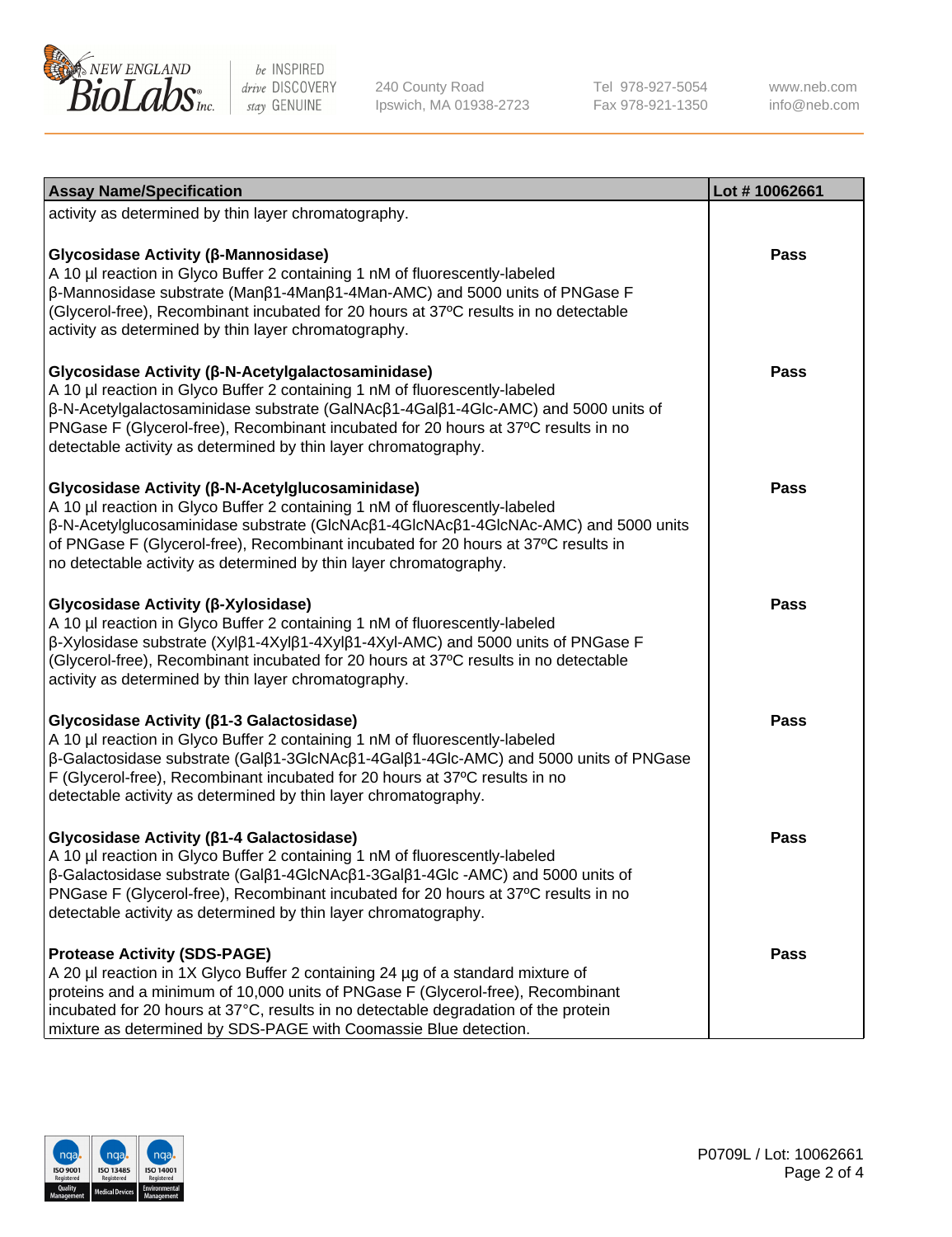

240 County Road Ipswich, MA 01938-2723 Tel 978-927-5054 Fax 978-921-1350 www.neb.com info@neb.com

| <b>Assay Name/Specification</b>                                                                                                                                                                                                                                                                                                                                                           | Lot #10062661 |
|-------------------------------------------------------------------------------------------------------------------------------------------------------------------------------------------------------------------------------------------------------------------------------------------------------------------------------------------------------------------------------------------|---------------|
| <b>Protein Purity Assay (SDS-PAGE)</b><br>PNGase F (Glycerol-free), Recombinant is ≥ 95% pure as determined by SDS-PAGE<br>analysis using Coomassie Blue detection.                                                                                                                                                                                                                       | <b>Pass</b>   |
| Glycosidase Activity (Endo F1, F2, H)<br>A 10 µl reaction in Glyco Buffer 2 containing 1 nM of fluorescently-labeled Endo F1,<br>F2, H substrate (Dansylated invertase high mannose) and 5,000 units of PNGase F<br>(Glycerol-free), Recombinant incubated for 20 hours at 37°C results in no detectable<br>activity as determined by thin layer chromatography.                          | <b>Pass</b>   |
| <b>Glycosidase Activity (Endo F2, F3)</b><br>A 10 µl reaction in Glyco Buffer 2 containing 1 nM of fluorescently-labeled Endo F2,<br>F3 substrate (Dansylated fibrinogen biantennary) and 5000 units of PNGase F<br>(Glycerol-free), Recombinant incubated for 20 hours at 37°C results in no detectable<br>activity as determined by thin layer chromatography.                          | <b>Pass</b>   |
| Glycosidase Activity (α-Glucosidase)<br>A 10 µl reaction in Glyco Buffer 2 containing 1 nM of fluorescently-labeled<br>α-Glucosidase substrate (Glcα1-6Glcα1-4Glc-AMC) and 5000 units of PNGase F<br>(Glycerol-free), Recombinant incubated for 20 hours at 37°C results in no detectable<br>activity as determined by thin layer chromatography.                                         | <b>Pass</b>   |
| Glycosidase Activity (α-N-Acetylgalactosaminidase)<br>A 10 µl reaction in Glyco Buffer 2 containing 1 nM of fluorescently-labeled<br>α-N-Acetylgalactosaminidase substrate (GalNAcα1-3(Fucα1-2)Galβ1-4Glc-AMC) and 5000<br>units of PNGase F (Glycerol-free), Recombinant incubated for 20 hours at 37°C<br>results in no detectable activity as determined by thin layer chromatography. | <b>Pass</b>   |
| Glycosidase Activity (α-Neuraminidase)<br>A 10 µl reaction in Glyco Buffer 2 containing 1 nM of fluorescently-labeled<br>α-Neuraminidase substrate (Neu5Acα2-3Galβ1-3GlcNAcβ1-3Galβ1-4Glc-AMC) and 5000 units<br>of PNGase F (Glycerol-free), Recombinant incubated for 20 hours at 37°C results in<br>no detectable activity as determined by thin layer chromatography.                 | Pass          |
| Glycosidase Activity (α1-2 Fucosidase)<br>A 10 µl reaction in Glyco Buffer 2 containing 1 nM of fluorescently-labeled<br>α-Fucosidase substrate (Fucα1-2Galβ1-4Glc-AMC) and 5000 units of PNGase F<br>(Glycerol-free), Recombinant incubated for 20 hours at 37°C results in no detectable<br>activity as determined by thin layer chromatography.                                        | <b>Pass</b>   |
| Glycosidase Activity (a1-3 Fucosidase)                                                                                                                                                                                                                                                                                                                                                    | <b>Pass</b>   |